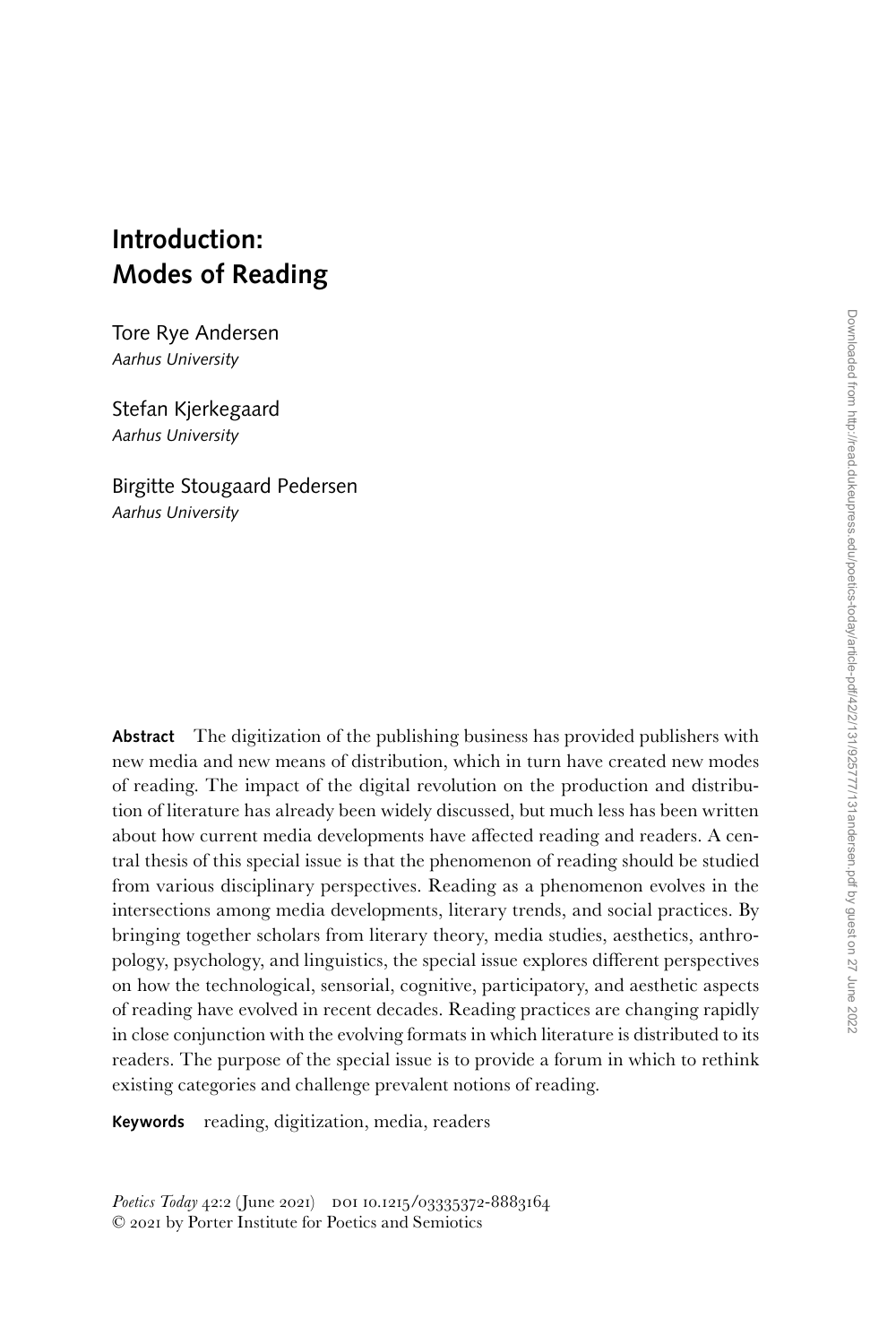As we enter the third decade of the twenty-first century, the literary field is in transition, and patterns of literary production, distribution, and consumption are transforming rapidly. After a long history of being a privileged form of expression, printed literature is now increasingly in competition with other media, and many consider it an endangered species (Birkerts 1994; Franzen 1996). These challenges to literature's previous hegemony seem inevitable. Opportunities for entertainment, including popular streaming services, podcasts, social media, and the information tsunami of the internet, have multiplied, yet no more hours have been added to each day. In this evolving media ecology, literature must constantly renegotiate its position as hierarchies change. Granted, literature has always been affected by and migrated among various media, just as it moved from orality to writing (Ong 1982). Nevertheless, there can be no doubt that literature's ventures into different media and modalities have intensified as a result of the rapid media changes of the last few decades. After centuries of the printed book as its default medium, literature is now fundamentally between media (Andersen 2015; Hungerford 2016). While this new situation is often seen as cause for alarm, we see no indications that literature and reading are nearing extinction. Literature may converge with other art forms, and our modes of cultural consumption may change accordingly, but history shows us that older media and art forms are rarely entirely displaced by newer forms in an evolutionary battle.<sup>1</sup> Rather, they settle elsewhere in the media system, while larger predators conquer the prime spots at the waterhole for a while. However, there is usually water enough for everyone, and literature and reading will likely continue to exist and even thrive in the foreseeable future.

That being said, literature, and thus also reading, has certainly been transformed significantly by the digital revolution. These transformations are the topic of this special issue. The digitization of the publishing busi-

We extend our gratitude to current and previous editors of *Poetics Today*, Irene Tucker, Milette Shamir, and Brian McHale, for giving us the opportunity to publish this special issue. We also thank our anonymous reviewers for improving the individual articles and the collected issue, our colleagues from the Center for Literature between Media for taking part in the many discussions leading up to this issue, and Anat Karolin from *Poetics Today* and Mette Grandahl from Aarhus University for their competent editorial assistance. Finally, we thank the Aarhus University Research Foundation for the generous grant that enabled the founding of our research center, and thus the seminar from which this issue sprang.

1. For a discussion of the coexistence of previous media matrices, see Finnemann 2006. For a pertinent critique of the idea of literature being superseded by new media, see Duguid 1996.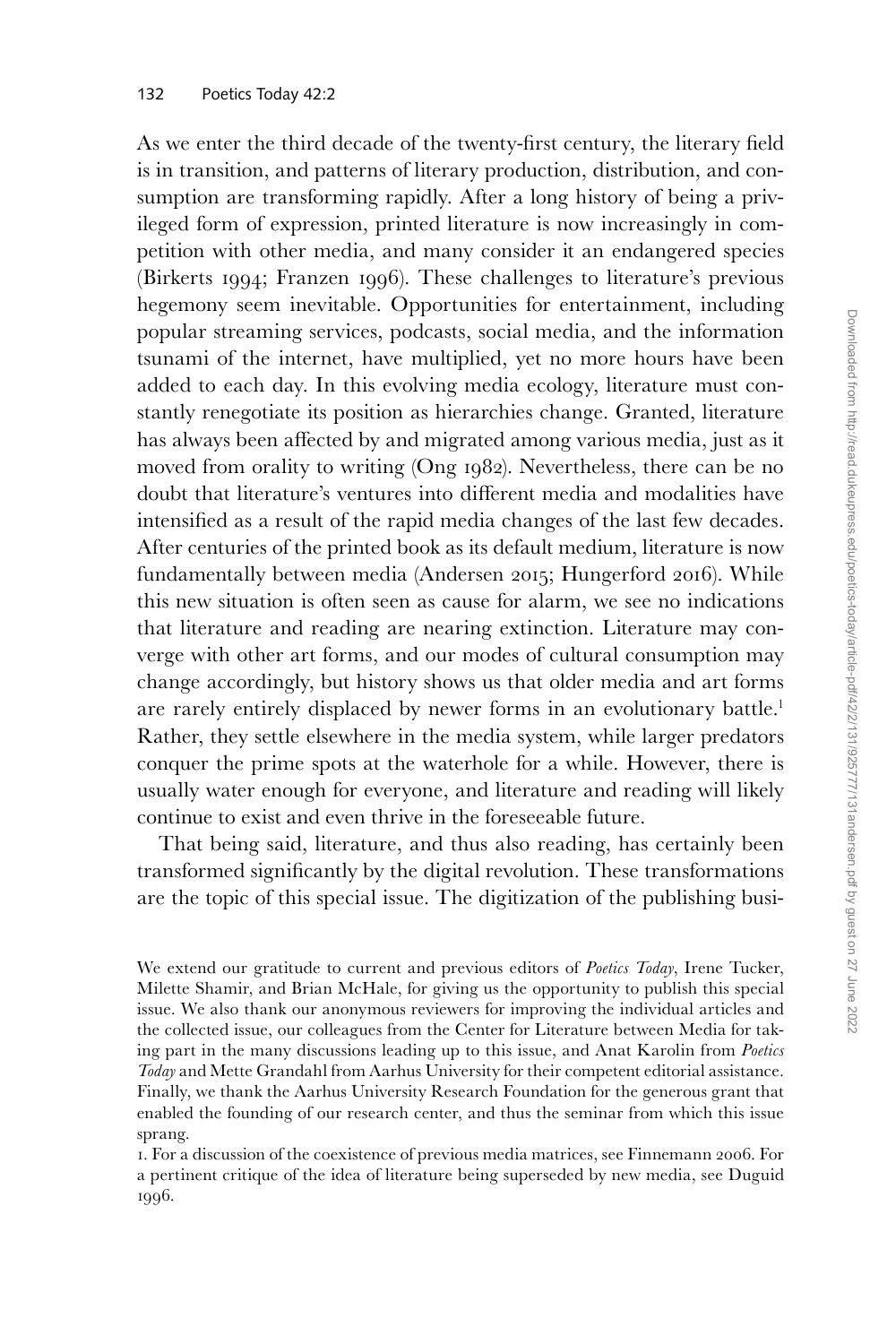ness has provided publishers with new media and new means of distribution, which in turn have created new modes of reading. Digital audiobooks allow users to perform other tasks while reading/listening, and these tasks invariably tinge the reading experience in various ways. Convenient links to Wikipedia and embedded dictionaries in e-books provide readers with the opportunity to read closely, even while the digital devices themselves offer potential distractions from the text. New literary forms such as social media fiction are distributed to audiences in micro-installments and call for elaborate interaction with other readers or the story itself, and app novels like *Pry* combine written text with various visual features that enrich or complicate the reading experience.

At the same time, the printed book has proven very resilient. In the 1990s, techno-prophets were quick to proclaim that the advent of e-books would spell the imminent demise of printed books, but even after the arrival of popular e-reading platforms such as Kindle and iPad, rumors of the death of the printed book have turned out to be greatly exaggerated. As Angus Phillips (2007: 557) succinctly put it: "As a simple storage device, the book remains highly functional." Recent statistics show that the sale of e-books has reached a plateau,<sup>2</sup> so the profusion of new reading modes created by e-books, audiobooks, and interactive media coexists with earlier forms of reading. But even while the printed book has continued to flourish alongside new digital forms, it has also been transformed and reconceived. As N. Katherine Hayles (2002: 33) has argued, the rise of digital media has allowed us "to see print with new eyes," and various authors accordingly attempt to denaturalize our habitual use of the codex by experimenting with the physical object of the book (Anne Carson's *Nox*) or integrating it with other media (*The Fantastic Flying Books of Morris Less*more).<sup>3</sup> In the wake of digitization we thus see both a resurgence of what Jessica Pressman (2009) has labeled "bookishness"—an embrace of traditional material book culture—and the appearance of new intermedial formats that utilize and thematize the affordances of the habitual object of the printed book. Moreover, this ongoing combination of retraditionalization and denaturalization gives birth to new modes of reading.

<sup>2.</sup> See, e.g., Milliot 2016. While sales of e-books have leveled out, the popularity of digital audiobooks continues to rise.

<sup>3.</sup> For an analysis of these and other recent experiments with the physical book, see Linkis 2019.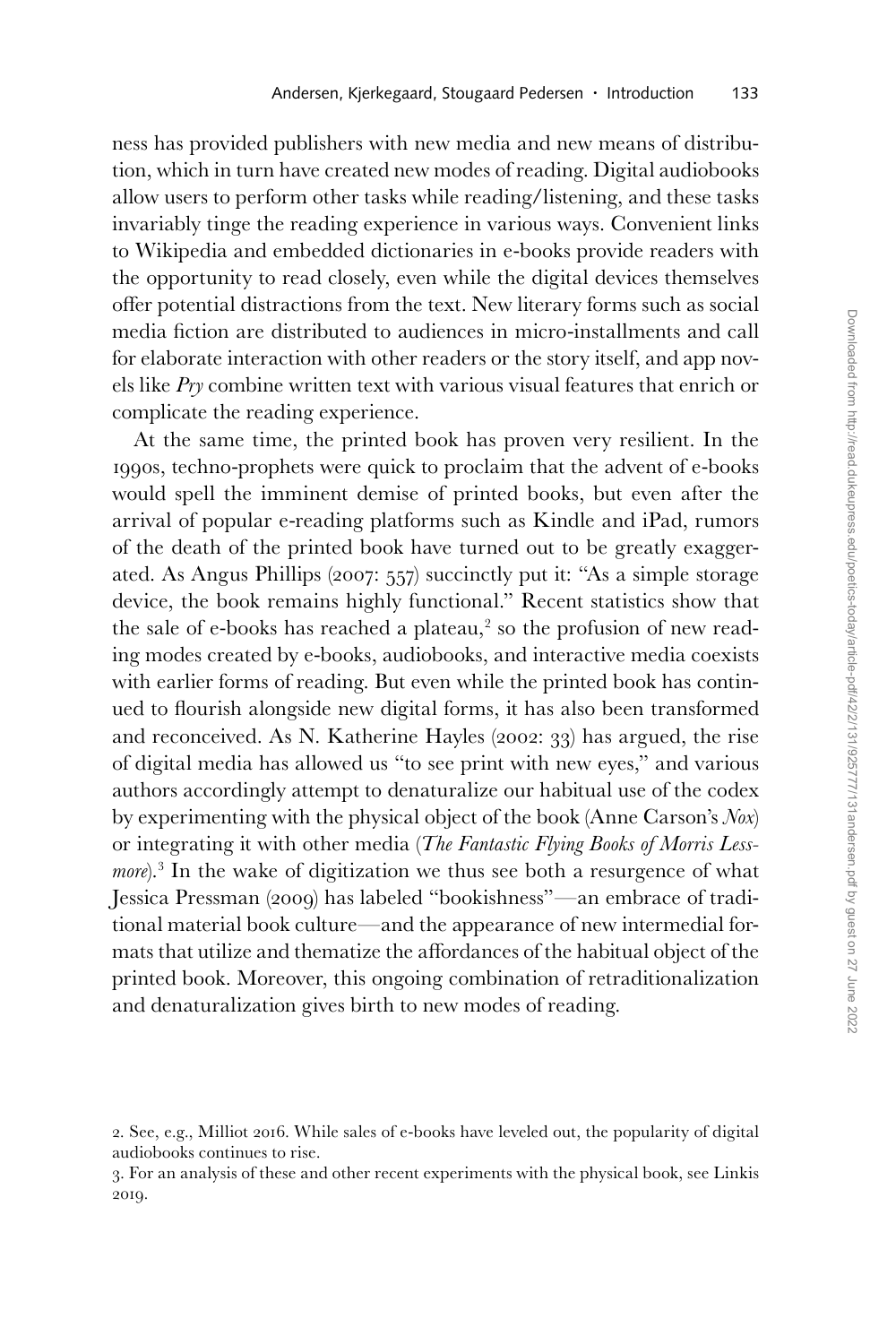## **The Dark Matter of the Literary Universe**

The impact of the digital revolution on the production and distribution of literature has already been widely discussed,<sup>4</sup> but much less has been written about how current media developments have affected reading and readers.5 While other positions in the literary communications circuit (originally presented by Robert Darnton in 1982) merge or disappear (e.g., as argued in a timely revision of Darnton's model for a digital age by Murray and Squires 2013), the final position in the circuit, the reader, is as important as ever. At the same time, readers remain the least studied element of the literary circuit. As many book historians have pointed out, reading has traditionally been the most difficult part of the literary circuit to study, since it often takes place in private and leaves few traces. Darnton (1990: 122) has stated that reading "remains the most difficult stage to study in the circuit that books follow," and Roger Chartier ([1992] 2006: 87) points out that "reading rarely leaves traces" and "is scattered into an infinity of singular acts" that are hard to study. In that sense, readers are the dark matter of the literary universe. They constitute the majority of that universe and make it all hang together, yet they have largely remained invisible, and we do not know much about them.

Even while reading in its basic constituents remains very much a solitary act, or at least a private act (where parents read aloud to their children or newlyweds to each other), online forums such as Amazon and its subsidiary Goodreads, Facebook, and Twitter provide a number of new opportunities for readers to comment on what they read and to interact with likeminded readers. In addition to these new digital possibilities to comment on and interact about one's reading, physical reading groups have seen a resurgence; libraries, in particular, have evolved from being primarily depositories of books to being facilitators of various literary events. These growing reading communities, whether they take place in cyberspace or face to face, provide new opportunities to study what readers read and how they read it. A number of such empirical studies have already been undertaken and have provided valuable insights into, for instance, women's burgeoning social interactions in book clubs (Long 2003) and the sharing of reading experiences on social media (Thomas 2020), even while they have demonstrated that the newness of these social interactions around

<sup>4.</sup> See, e.g., Birkerts 1994, Thompson 2012, Striphas 2009, Hayles 2002, Murray 2018, and Thomas 2020. See also special journal issues Hjarvard and Helles 2015 and Ashton et al. 2017.

<sup>5.</sup> Recent books by Matthew Rubery and Leah Price (2020) and Simone Murray (2018) have begun to address this lack.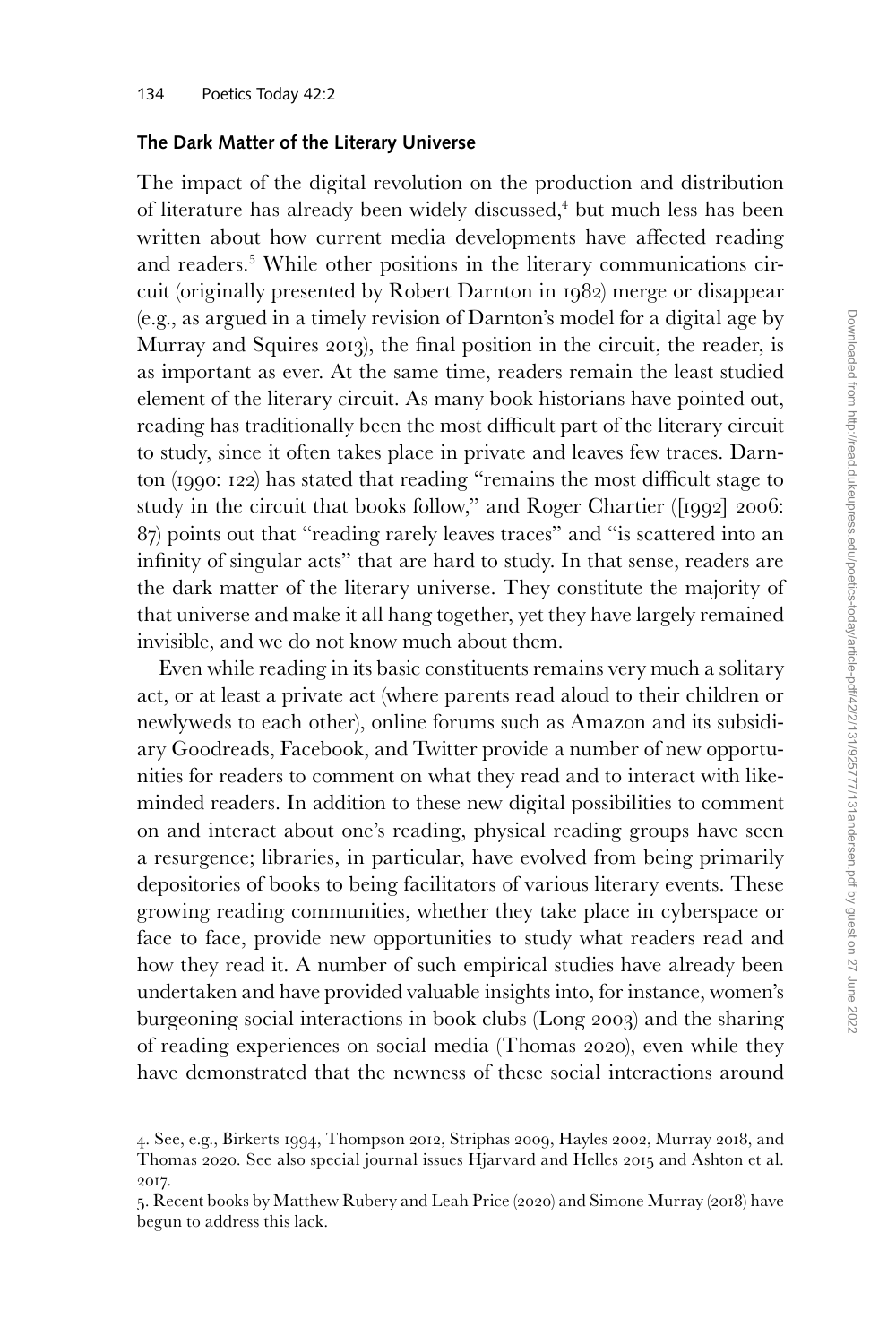reading should not be overstated. Darnton (1990: 168–69) reminds us that reading in early modern Europe was also very much a social activity, both for those who, due to limited finances, had to share the valuable books and read aloud to each other and for those who did have the means to purchase their own books but still joined reading circles. In her article in this issue, Dorothee Birke contributes to this historical perspective by analyzing Jane Austen's portrayal of reading communities (see also Birke 2016). It has similarly been pointed out elsewhere that readers' comments on social media have a parallel in Victorian readers, who commented freely on the serials they read in letters to the editor (Andersen 2017: 41).

Social interactions around the activity of reading thus have a long history, but the fact that a growing body of these practices leave digital traces has increased our knowledge about the dark matter of the literary universe. At the same time, such studies of reading in a large (often digital) social sphere can hardly stand alone in the attempt to describe the multifaceted nature of reading in the current mediascape. While studies of online reading communities shed new light on some of the communicative practices surrounding the consumption of literature, they have less to say about the cognitive processes connected with reading or about how new media technologies and their related affordances create new forms of reception and enable new aesthetic experiences.

A central premise of our editorial project in this special issue is that the phenomenon of reading should be studied from various disciplinary perspectives. If we wish to apply a holistic perspective on the phenomenon of reading, traditional reader-response theories as proposed by such scholars as Louise Rosenblatt, Wolfgang Iser, and Stanley Fish no longer suffice, nor do anthropological studies of reading practices or purely cognitive approaches considered independently of one another. Reading is a concrete and situated phenomenon that evolves in the intersection of media developments, literary trends, and social practices. By bringing together scholars from literary theory, aesthetics, media studies, anthropology, psychology, and linguistics, this issue combines different disciplinary perspectives to explore how the technological, sensorial, cognitive, participatory, and aesthetic aspects of reading have coevolved in recent decades.

#### **What We Mean (and Do Not Mean) by Reading**

Before providing a detailed presentation of the contents and scope of this special issue, we find it equally necessary to stress what the issue is *not* about. Here we have in mind another influential discussion about reading centered on the concept of postcritique that has taken place in the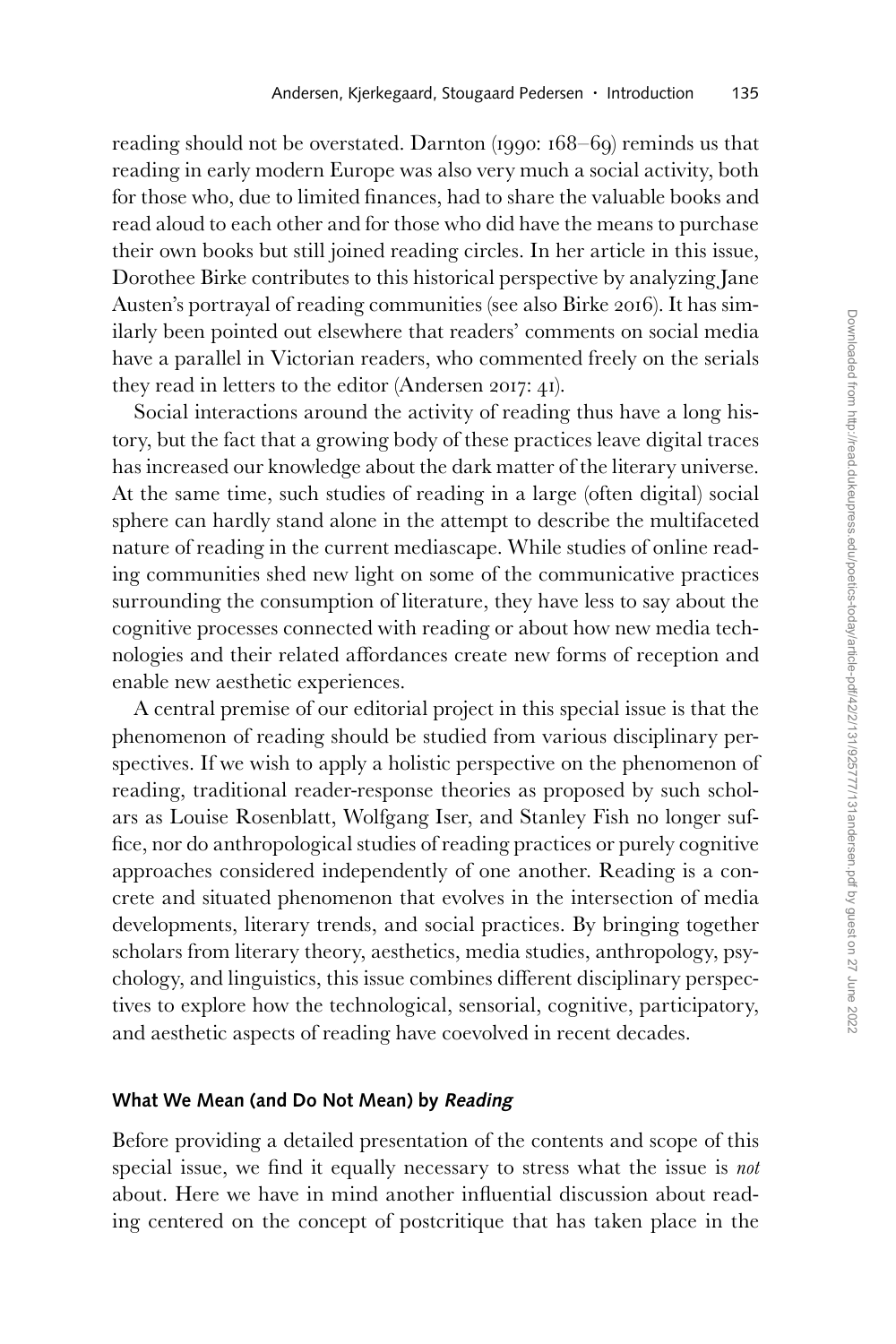last decade, especially in the journals *New Literary History*, *PMLA*, *Representations*, and *American Literary History*. An important starting point in this conversation was the publication of Rita Felski's (2008) seminal *Uses of Literature*. In the introduction to her book, Felski argues that the prevalent critical mode of reading—a "hermeneutics of suspicion" (1)—has been the dominant approach in literary studies for so long that it has outlived its usefulness. With this exhaustion in mind, Felski calls for a negation of the prevailing impulse toward negation and makes a case for a postcritical mode of reading that seeks to reinstate the affective responses to literature that attracted us to reading in the first place.6 Similar arguments inform Felski's (2015) *Limits of Critique* as well as Toril Moi's *Revolution of the Ordinary* (2017). Like Felski, Moi calls for an abandonment of the hermeneutics of suspicion and argues that academic reading could profitably learn from lay reading as it attempts to move beyond the habitual critical approach.

While we recognize the importance of this discussion, we do not aim to engage in it with our special issue. First and foremost, we find that Felski's and Moi's arguments occasionally conflate different practices that we aim to keep separate. Felski (2008) does invoke John Guillory's distinction between scholarly and lay reading, pointing out that the former is "a form of *work*, compensated for by salary and other forms of recognition," while the latter remains a "leisure activity" and a "solitary practice" (12), but she becomes less precise when she attempts to argue how the two modes of reading should be combined. Moi (2017) similarly conflates lay and professional reading when, on the one hand, she argues that the ideal reader is someone who pays close attention and, on the other hand, she states that description and paraphrase are valid modes of reading. It becomes clear that, to Felski, Moi, and other proponents of postcritique, the activity of reading also involves the practice of writing. From their perspective, to read a text is not just to absorb it and analyze it but also to turn one's reading into writing that others can engage with. Elaine Auyoung (2020) explicitly addresses some of the assumptions in this conflation between reading and writing, as she tries to lay bare some of the unspoken conventions that literary critics constantly engage in as they move from the consumptive process of reading to the academic discipline of performing or producing a reading (imagine a world where academics could earn a living by just reading!). Going back to Darnton's and Chartier's claims that reading rarely

<sup>6.</sup> Felski 2008 is part of a larger counterreaction to poststructuralism and postmodernism, and Felski's critique of the "terminal case of irony" in humanities scholars (2) and her plea for a negation of negation sound remarkably like the major arguments in David Foster Wallace's (1993) landmark essay "E Unibus Pluram: Television and U.S. Fiction."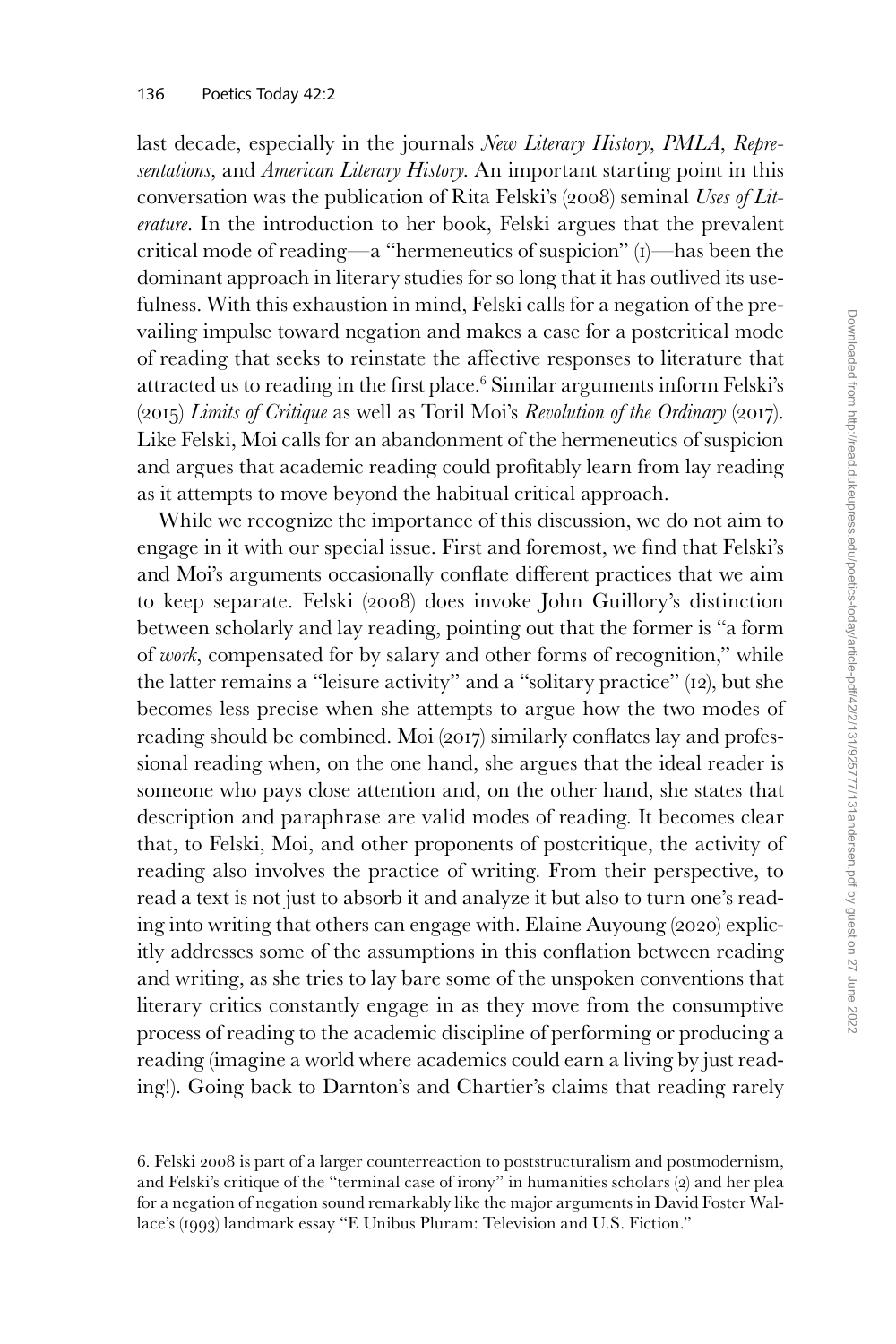leaves traces, we emphasize that reading in a postcritical understanding does very much leave traces, namely, the vast archive of literary criticism. There can be no doubt that postcritical studies have led to important problematizations of the increasingly conventionalized practices of literary criticism. However, reading in our understanding is much closer to what Darnton (1990: 177) calls "the experience of ordinary readers"—an activity that usually is not converted to scholarly articles in highly specialized journals.7

Important early attempts to describe this ordinary experience can be found in traditional reader-response theories as practiced by Iser ([1980] 2006), Fish (2008), and even earlier Rosenblatt ([1933] 1983, 1978), among other critics, but the articles in the present issue are also not particularly aligned with their approaches. These earlier critics' shift of focus from the text itself to the interactions between texts and readers has made an invaluable contribution to recognizing the active role of readers in the construction of literary meaning, but in their version readers often tend to be theoretical, idealized entities rather than actual readers, abstract positions in a diagram rather than human beings with a pulse and a digestive system (not to mention hands and sensory organs). A similarly generalized reader position appears in Roland Barthes's classic essay "The Death of the Author" (1967), which seeks to banish the idea of the author as the origin of the text's meaning. Rather, Barthes argues, meaning arises as the text encounters the reader. But the reader in Barthes's account seems hardly more alive than the author:

The reader is the space on which all the quotations that make up a writing are inscribed without any of them being lost; a text's unity lies not in its origin but in its destination. Yet this destination cannot any longer be personal: the reader is without history, biography, psychology; he is simply that *someone* who holds together in a single field all the traces by which the written text is constituted. (Barthes [1967] 2006: 280)

Barthes thus ends his essay with a double abstraction: a text is not a tangible, material entity but a dynamical process of free play, which comes together in the abstract, disembodied field of the reader.

We aim for a more concrete approach, more in alignment with recent practices within the sociology of literature. In his introduction to a special issue of *New Literary History* on the broad return of the sociology of liter-

<sup>7.</sup> For a similar plea for the importance of distinguishing more clearly between ordinary readers and professional readers who publish their readings in academic journals, see Miall 2006.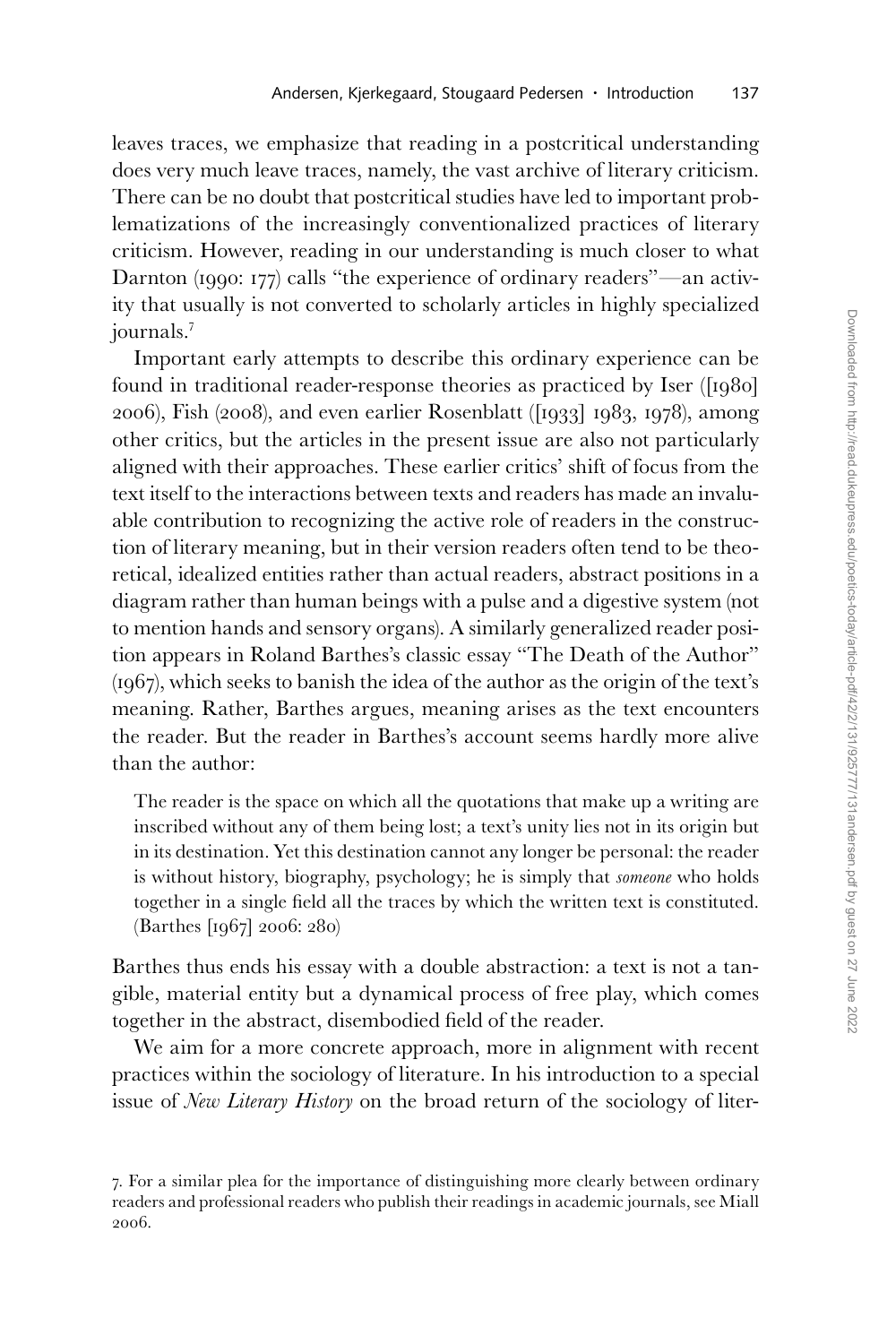ature, James F. English (2010: x) argued that the discipline of book history "has helped to dislodge the traditional literary critical conception of 'the' reader as a generalized text processor (a conception reinforced rather than challenged by the work of Wolfgang Iser and the Konstanz school of reader-response theory)." English argued that this abstract idea of a reader is gradually being replaced with a new sociology of readers, which considers reading as a complex and embodied phenomenon that takes place in a changeable social space. We welcome such a concrete approach, and many of the articles in this issue express similar ideas, but we complicate the conception of readerly community even further by attending to how various media affect reading as a social practice, as well as how the literary texts themselves (in addition to the media that bear them) structure the process of reading. Certain book-historical and sociological studies of reading are so bent on studying actual readers that the very object that turns them into readers, embodied and mediated literary texts, tends to disappear from the equation. As a consequence of this abstracting of the literary text, such studies often offer as reductive an approach to the phenomenon of reading as does traditional reader-response theory. There is no reading without readers, but there is also no reading without texts, and no texts without the media that bear them.

The reflections above do not amount to a wholesale rejection of the discussions of readers found in postcritique, reader-response theory, and the sociology of literature; the different articles in this special issue contain reminiscences of and dialogues with these alternative conceptions of reading. In sum, though, the authors in our issue are concerned with reading as the meeting of actual readers with embodied texts in different media and different historical contexts.

#### **General Insights**

Before we move on to a presentation of the individual articles, we wish to single out a number of general insights and reflections from these articles.

(1) Entrenched notions of what reading in different media entails are often challenged by actual studies of reading in the current media ecology. In his essay "Perchance to Dream: In the Age of Images, a Reason to Write Novels," novelist Jonathan Franzen (1996) describes readers of literature as a last, beleaguered bastion against the idiotic and superficial mass media. Similar ideas (albeit less shrill) are found in academic criticism. The melancholic title of Sven Birkerts's (1994) *Gutenberg Elegies: The Fate of Reading in an Electronic Age* speaks clearly of his idea that we live, as the official book description states, "in a state of intellectual emergency—an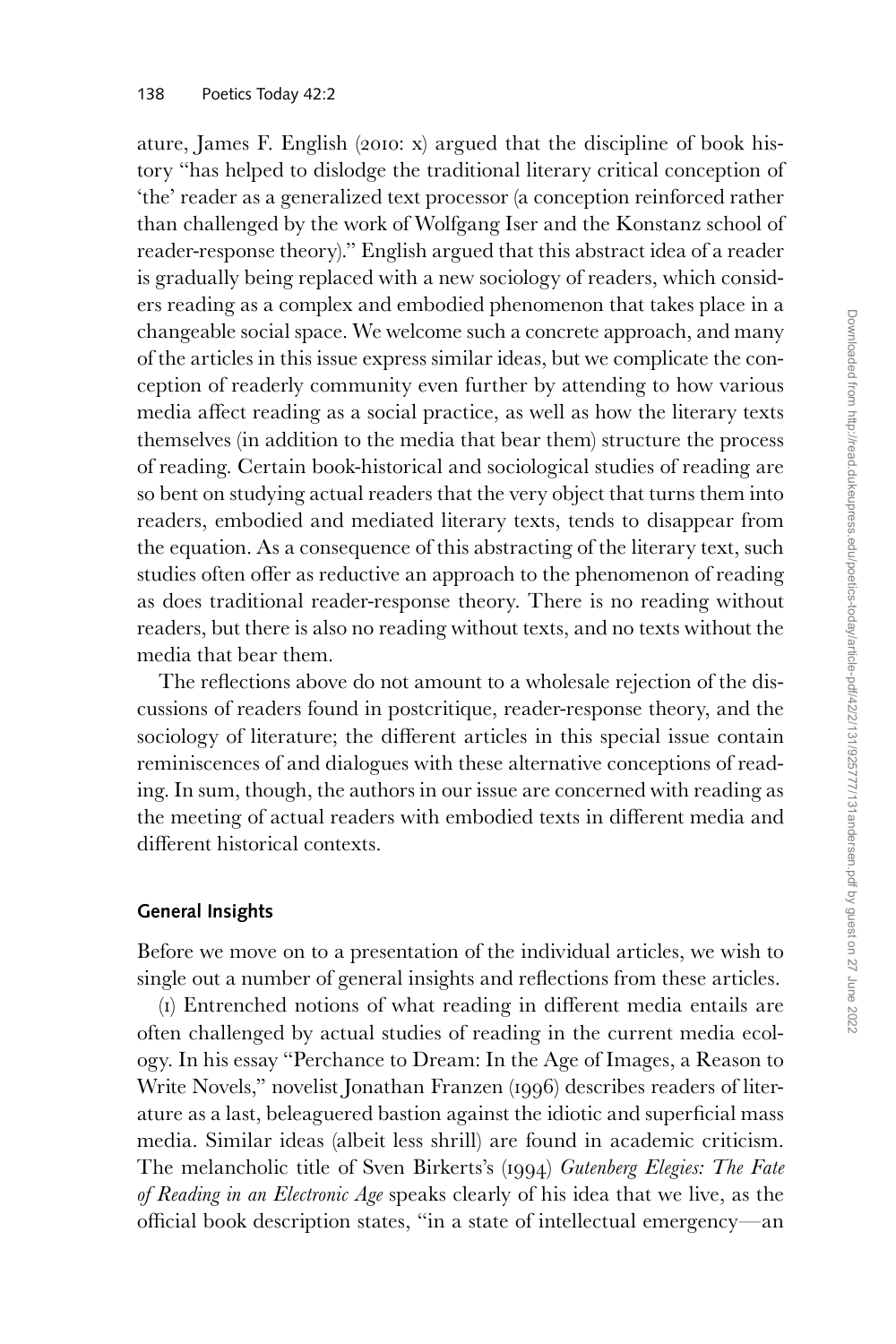emergency caused by our willingness to embrace new technologies at the expense of the printed word." Somewhat less alarmist is Hayles's (2007: 187) argument that the current networked and digitized mediascape has caused a broad shift in cognitive styles from the "deep attention" associated with traditional print culture to the distracted "hyper attention" of an age of multiple information streams. While some empirical studies (Baron 2015; Mangen and Kuiken 2014) seem to confirm these notions, other studies (Henkel 2017) found that the nontrivial physical interaction demanded by some digital formats produces even better retention in readers than do printed pages. Other studies (Have and Stougaard Pedersen 2016) suggest that audiobook listening can be just as immersive as reading a printed book and that print reading does not automatically result in immersed deep attention (as anyone who has tried to read *Ulysses* surrounded by kids playing with Legos will attest). As we noted at the beginning of this introduction, literature is increasingly located between media, and an understanding of reading that is strictly derived from book reading is no longer sufficient.

(2) Although reading is often connected with vision and the written word, this coupling is challenged by a wide range of new formats and reading practices. Audiobook listeners generally tend to say that they *read* the books they listen to (Rubery 2011; Have and Stougaard Pedersen 2016), and readers of app fiction with embedded videos and interactive sequences likewise describe their experience as *reading* (Henkel 2017, 2018), even though it consists just as much of what we would generally describe as watching, touching, and moving. Most of our senses have always been involved to some extent when we read a printed book (such as the smell of paper and ink or the sound and texture of turning crisp pages), but born-digital fiction often deliberately calls for a multisensory approach that expands our notion of what reading means. Reading practices are changing rapidly in close conjunction with the evolving formats in which literature is distributed to its readers. The purpose of the special issue is to provide a forum in which to rethink existing categories and challenge prevalent notions of reading.

(3) As we have already suggested, reading can be many different things to many different readers. The phenomenon is very much a situated and concrete one, but at the same time (and therefore) it manifests in various ways depending on the context. Therefore, while we aim to address the experiences of real readers, we do not have an ambition to monopolize the idea of what a real reader is. As Paul Dawson (2012: 103) has argued, "The category of the 'real' reader can . . . be seen as a *virtual* construct of literary theory, which seeks to corroborate and universalize the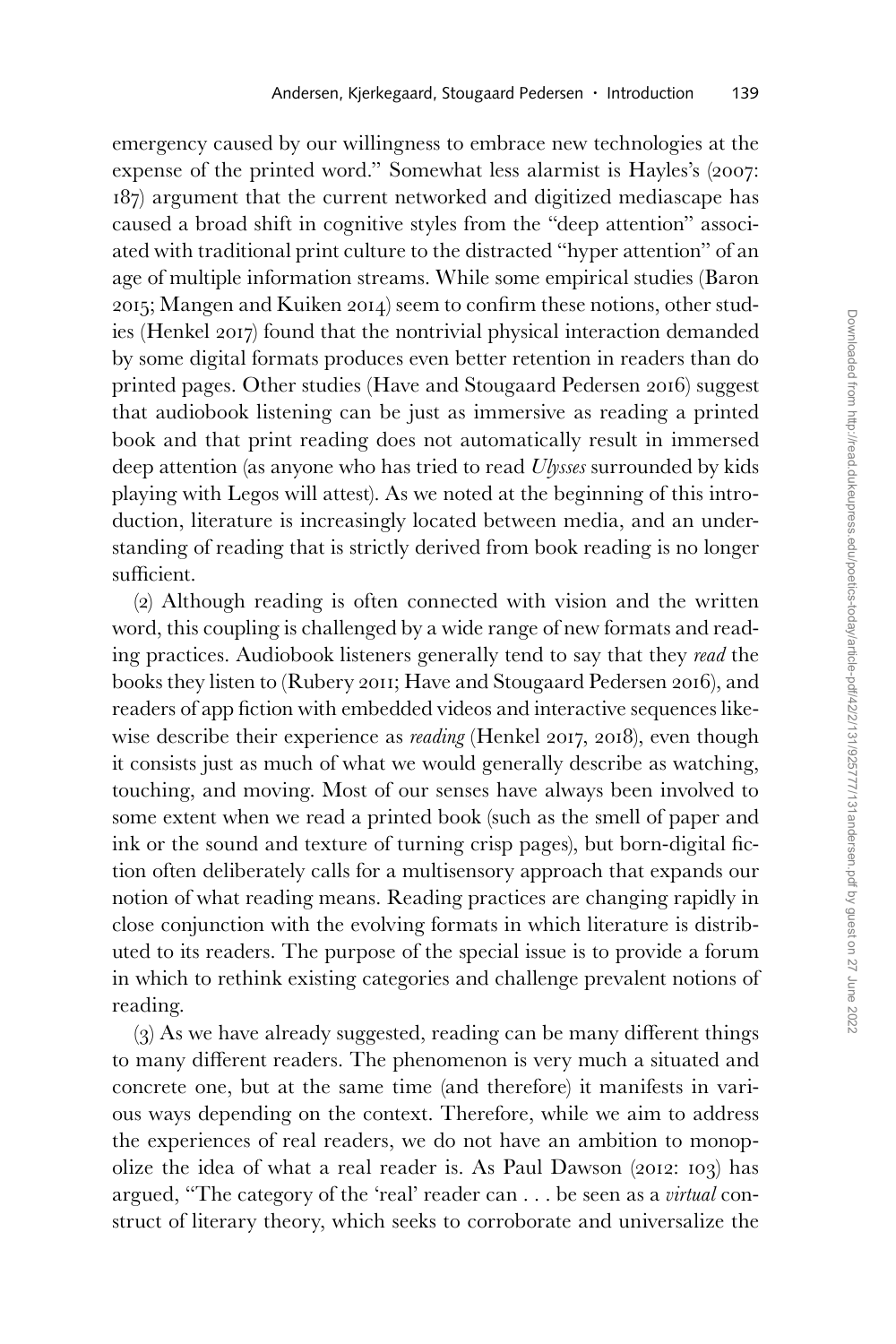professional theorist's critical response to a text under the guise of testing how readers *actually* read." We wish to avoid universalizations of the kind sketched by Dawson. We find that attempts to define reading too categorically are quickly challenged by instances of the opposite and that Chartier's earlier-quoted description of reading as "scattered into an infinity of singular acts" is more relevant than ever. This realization should not be construed as a resigned admission of failure or as an expression of absent theoretical or methodical rigor but as an unavoidable condition for the study of reading. The dynamic nature of reading is in many ways reminiscent of the dynamic nature of texts, and as we try to describe the constantly shifting and context-dependent phenomenon of reading, we can find help in Jerome McGann's (1991) description of "textual events" and in John Bryant's (2002) argument that all texts are "fluid." For McGann (1991), a text is not a stable, clearly delimited object but a concrete event that takes place in a larger network of various actors. This event-like nature of texts implies an inescapable fluidity, as Bryant (2002:  $I-2$ ) has argued:

Simply put, a fluid text is any literary work that exists in more than one version. It is "fluid" because the versions flow from one to another. . . . Literary works invariably exist in more than one version, either in early manuscript forms, subsequent print editions, or even adaptations in other media with or without the author's consent. The processes of authorial, editorial, and cultural revision that create these versions are inescapable elements of the literary phenomenon, and if we are to understand how writing and the transmission of literary works operate in the processes of meaning making, we need first to recognize this fact of fluidity and also devise critical approaches, and a critical vocabulary, that will allow us to talk about the meaning of textual fluidity in writing and in culture.

When McGann and Bryant speak of a *literary work*, they are therefore speaking not of a stable, self-contained object but of a dynamic accumulation of its different incarnations. We subscribe to this view and add that these different incarnations give rise to yet more ways of reading, such that reading even a single literary work truly constitutes an "infinity of singular acts." Once again, such an admission is not the same as laying down arms. Rather, it is an acknowledgment of the need to temper any attempts at generalization with case-by-case analyses, and it is a realization that reading cannot be as categorically described as certain reader-response theories strive to do.

(4) Many studies of modern, digitized media culture have a strong focus on user participation, such as those of Henry Jenkins (2006) and Jason Mittell (2015). But while reading and participation are no doubt related,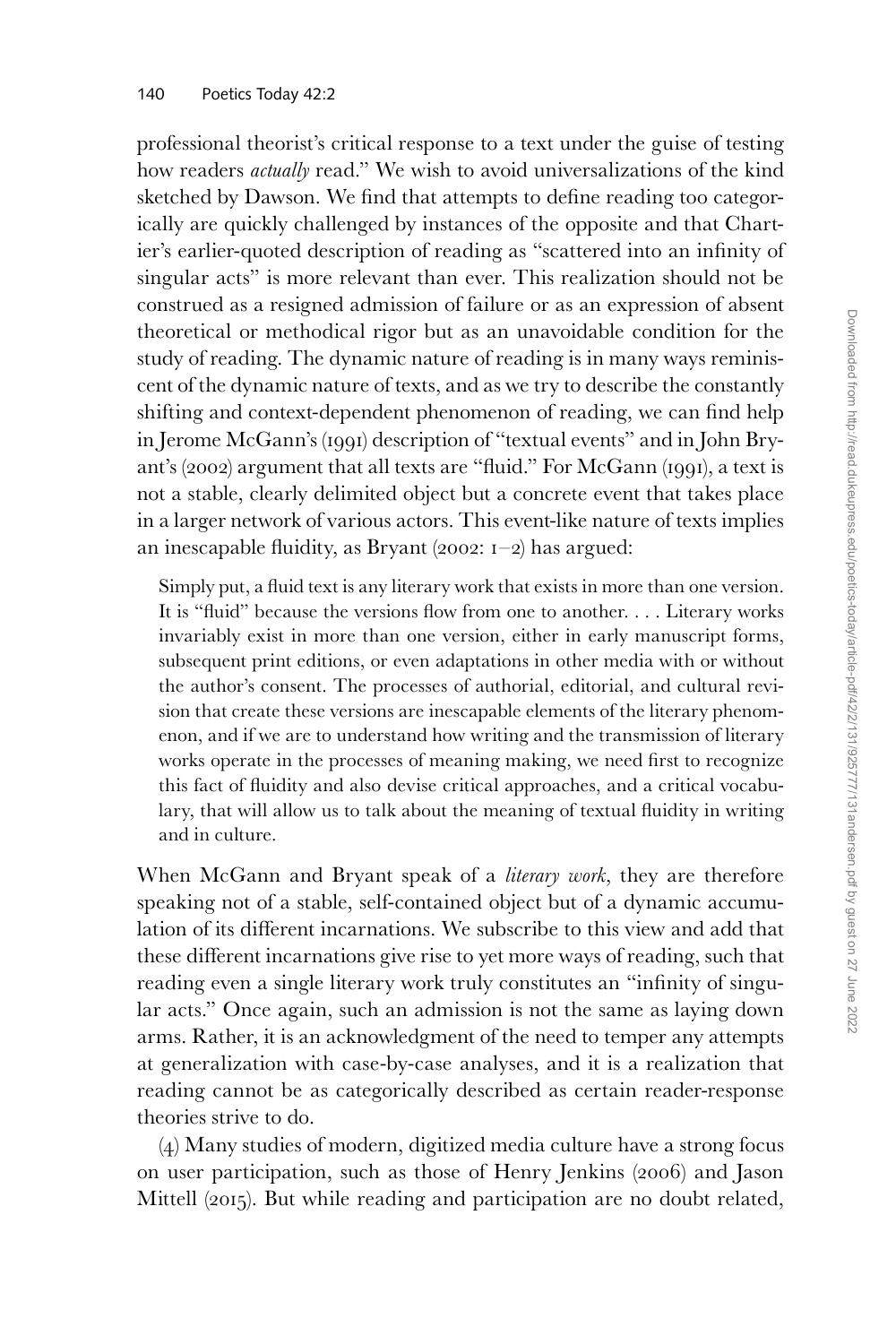it is important to emphasize that they are not fully congruent practices. When Jenkins and Mittell discuss modern participatory culture, they usually focus on users' active co-construction of meaning and, just as importantly, on the social aspects of this active participation. However, this strong emphasis on active, empowered users in a 2.0-culture has recently been problematized in ways that might be relevant for the attempt to understand reading in twenty-first-century media culture. As S. Elizabeth Bird (2011), Nico Carpentier (2011), Tore Rye Andersen and Sara Tanderup Linkis (2019), and others have pointed out, digital media's rich opportunities for interaction do not necessarily generate an active and social cocreation of meaning. Reading in a modern mediascape can still be primarily a private and receptive affair, and if readers do communicate about their reading on social media, their comments can just as easily be instances of phatic communication ("Look, I'm reading!") as of active interpretation. Furthermore, participation and conversations around literature in modern participatory culture can be totally decoupled from actual reading (as Birke shows in her article on BookTubers who unbox their latest book haul). In short, reading can be a form of participation, but not all participation in literary culture equals reading.

This disjunction leads to the pertinent question of whether reading is primarily active or passive. In some analyses of modern media culture, users who do not join online discussions about the cultural artifacts they consume are described as passive consumers who refrain from using the means of participation at their disposal. For us, reading is always active, even when it merely consists of a meeting between a single reader and a single text; the labor involved in this private situation can often be more intense than the labor involved in certain forms of digital participation.

(5) Studies of new reading practices in a digital media landscape often result in a renewed understanding of older reading practices and allow us to reevaluate historical continuities and differences. Much energy is often invested in underlining the newness of new media, and entire journals (e.g., *New Media and Society* and *Convergence: The International Journal of Research into New Media Technologies*) are dedicated to consolidating this distinction. However, as several of the articles in this special issue show, the similarities between old and new modes of reading often outweigh the differences. Birke demonstrates that reading was very much a social phenomenon long before the advent of social media; Karin Kukkonen argues that reading before the appearance of digital media also combined elements of immersion and distraction; Lutz Koepnick shows that the dream of speed-reading is as old as reading itself; and Birgitte Stougaard Pedersen and colleagues argue that literature has always been in more or less friendly competition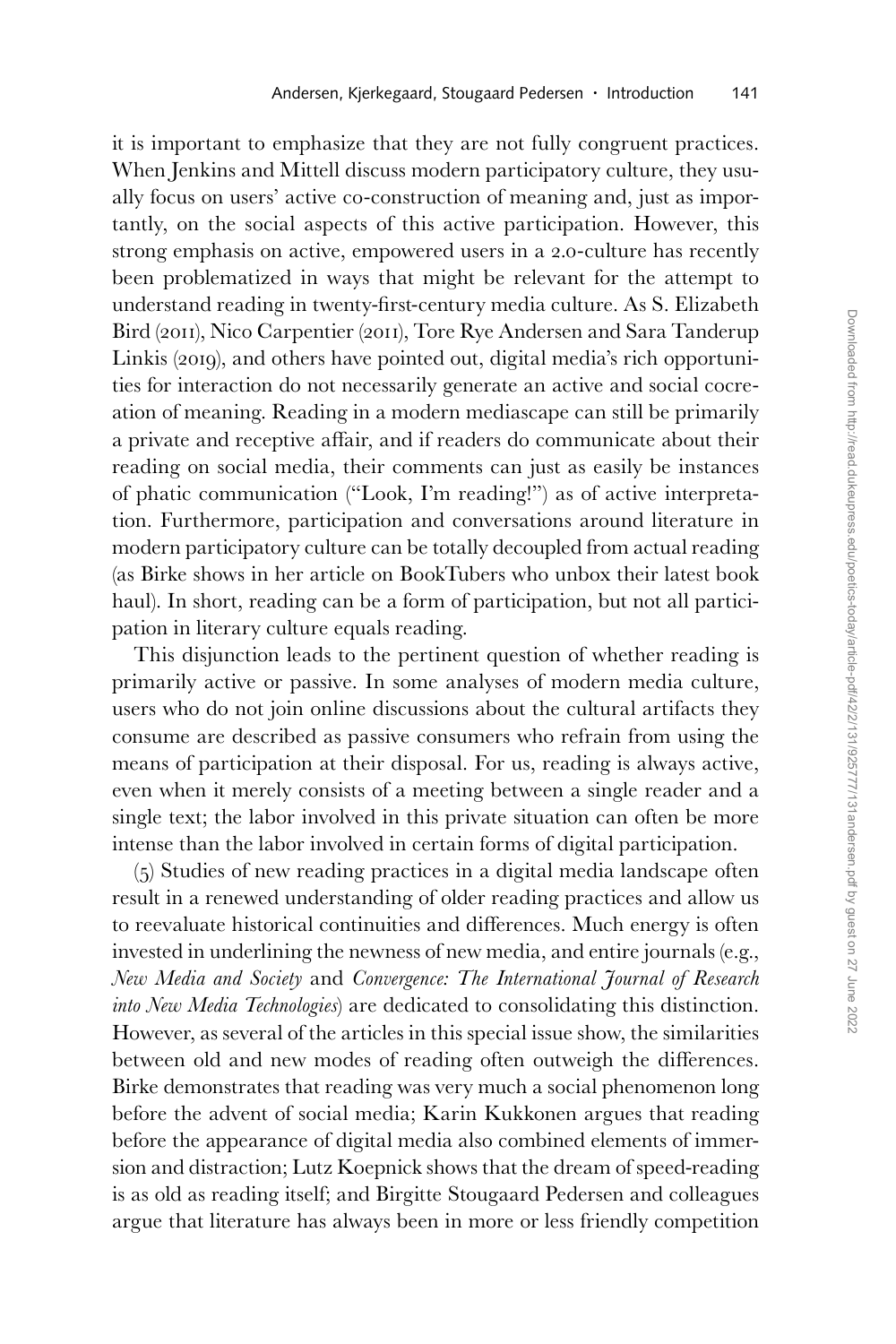with other media and has always been multimodal. We thus hope that this issue gives rise to a nuanced reevaluation of both similarities and differences between the good old days and the current fragmented reality.

We hope that readers will be able to identify even more important insights as they work through the individual articles. Furthermore, they will discover that our authors do not always agree with one another. In the eight articles of this issue, we find both a pronounced skepticism toward the effects of digital media on the act of reading and a warm embrace of the new possibilities those media provide, and we find an emphasis both on historical ruptures and on continuities. It is our hope that, by bringing different approaches, disciplines, and viewpoints into contact with one another, the concrete analyses will create interesting interference patterns that can lay the groundwork for further studies.

## **Interdisciplinary Approaches to Reading in a Digital Age**

In the first article in this special issue, Dorothee Birke examines how digital social media have led to a significant increase in reading communities that celebrate bookishness online. She grounds her discussion of this recent phenomenon in analyses of two BookTube channels. At the same time, she complicates the claim for the newness of this social and digital reading culture by pointing out remarkable parallels with much older reading cultures. Through a comparison with the various reading communities portrayed in Jane Austen's *Northanger Abbey*, Birke argues that the values evinced by BookTubers and other examples of bookish online communities are not so different from those expressed in a novel released more than two hundred years ago.

The next two articles focus on the temporality of reading in and before the digital age. The question of temporality has always been crucial for studies of reading, since reading takes place on a temporal spectrum ranging from rapid skimming to deep reading. Reading to absorb information as quickly and efficiently as possible (as when cramming for an exam) differs from reading in anticipation of reaching the solution of a murder plot, which again differs from reading for savoring exquisite word choices or dwelling on original metaphors. The two articles in this group trace how different texts, different historical periods, and different media create different temporalities of reading.

Karin Kukkonen examines how the objects of reading, in this case literary texts, themselves have the ability to structure our reading experiences by either slowing or accelerating our reading speed. Drawing on insights from narratology and empirical cognitive studies of how readers process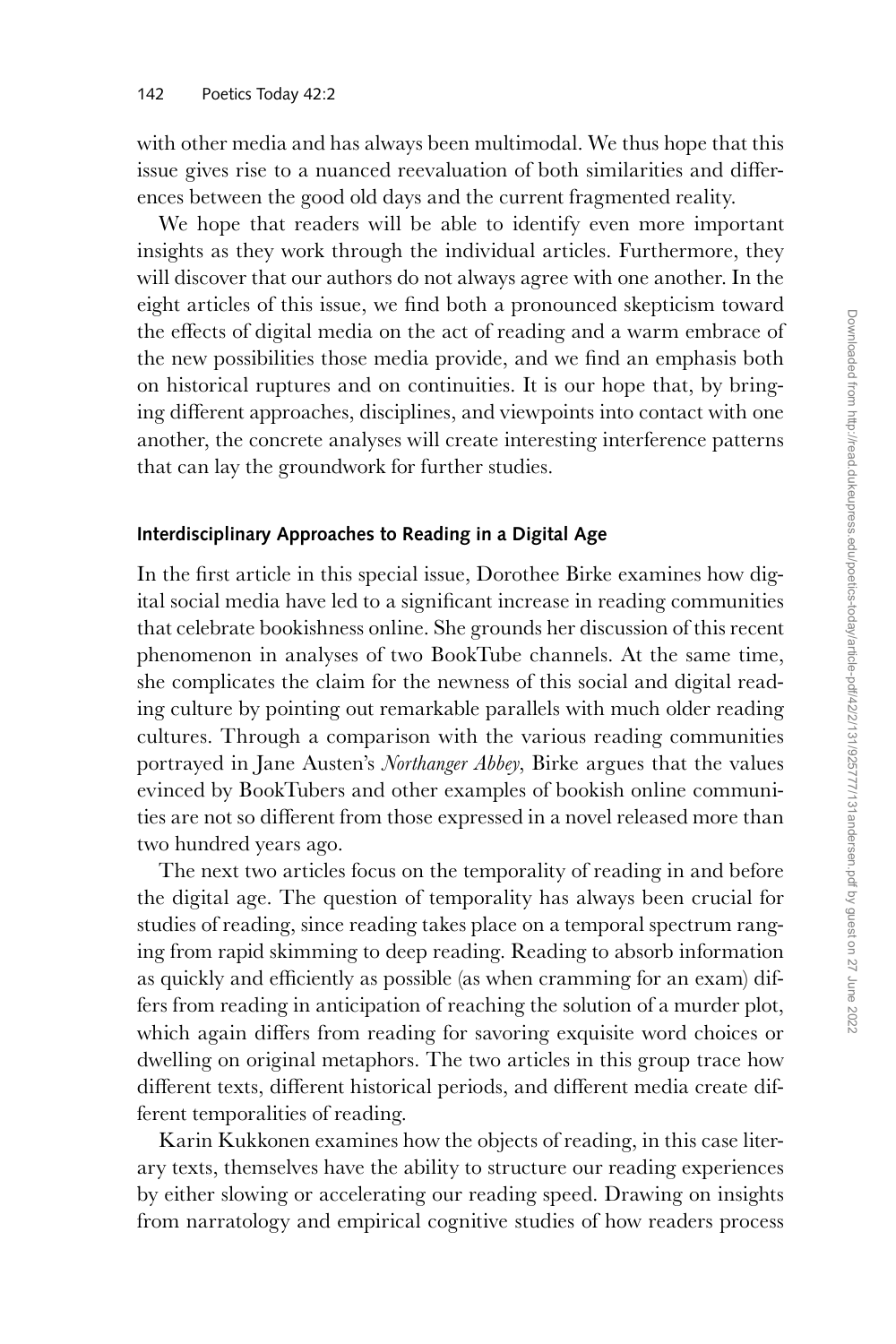texts, she closely analyzes selected passages from Alexander Pushkin's classic novella "The Queen of Spades" and demonstrates how their stylistic and syntactic features call for different reading speeds. After this meticulous analysis, Kukkonen relates the concept of multispeed literary reading to two recent novels that thematize the question of temporality in a digital age, and she shows that notions of slowness and fastness still coexist in our contemporary computerized culture.

Lutz Koepnick also addresses the temporality of reading in his discussion of different experiences of reading in an age of compression. His article shows how neoliberal values have recently entered parts of the cultural sphere. Reading—previously regarded as a privileged space for reflection is now increasingly perceived as a quantifiable activity, where the slow reflectiveness identified by Kukkonen in a number of literary works is no longer desirable, since such reading works against efficiency and productivity. Drawing on Jonathan Sterne's seminal study of the MP3 format and Lisa Gitelman's important work on the PDF format, Koepnick analyzes three examples of compression—consonant writing, speedreading apps, and the PDF format—and astutely lays bare "hidden assumptions . . . that accompany the rhetoric of text compression." At the same time, he argues that none of these forms of compression can fully control the temporality of reading, which will always be subject to a number of unforeseeable, uncontrollable factors, not least including readers and their obstinate bodies.

The next group of three articles present a number of empirical studies of actual readers and their reading habits. Like the preceding articles, Anne Line Dalsgård's article is interested in the temporality of reading, but she approaches the question anthropologically. Drawing on Michael Flaherty's concept of time work, her article explores the uses of literature in contemporary Denmark and describes how reading allows readers to manipulate their own experience of time. The article is based on extensive ethnographic fieldwork and discusses the various ways that readers find time for reading in their busy lives, as well as the subjective experiences of time that are caused by reading in different media and genres. One part of the article focuses on cultural norms and expectations in relation to reading time, and another discusses the structuring temporal effects of literary texts and the media through which they are consumed.

In the next article, Mette Steenberg, Charlotte Christiansen, Anne Line Dalsgård, Anne Maria Stagis, Liv Moeslund Ahlgren, Tine Lykkegaard Nielsen, and Nicolai Ladegaard also focus on actual readers. Using concrete experiences with the Danish Reading Society and its practice of shared reading as a starting point, their article discusses the possibilities of new types of reading practices introduced by this formalized mode of read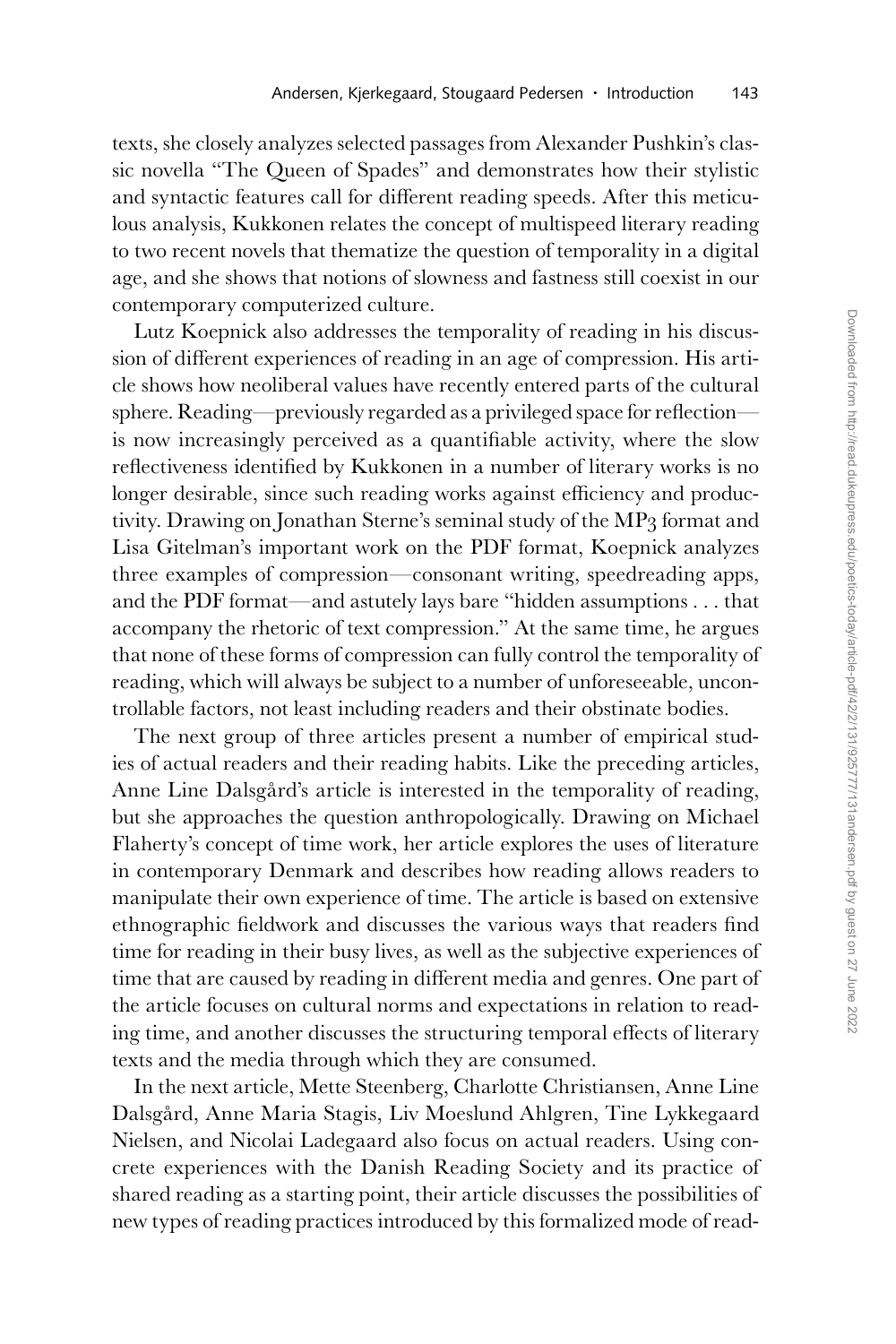ing together. Analyzing a number of actual dialogues from guided shared reading sessions, the authors discuss how this mode of reading facilitates reading engagement and allows readers to relate their reading experiences to their own life experiences in front of others. The article draws on phenomenologically oriented reader-response studies, but in their discussion the authors seek to bridge this theoretical approach with the more practical ideas of reading engagement expressed in the Organisation for Economic Co-operation's Programme for International Student Assessment (PISA).

Naomi S. Baron and Anne Mangen's study is also largely empirical and addresses the overarching question of how reading in a digital age compares with earlier modes of reading.<sup>8</sup> Their article focuses on higher education in the United States and Norway, where the authors have observed a clear decline in so-called long-form reading. Baron and Mangen use the information gleaned from their interviews with a number of teachers in higher education to discuss possible reasons for this decline. Their analysis of these interviews leads them to conclude that digital technologies constitute a significant factor in the shift toward shorter assigned texts. Even while they discuss other possible reasons for the shift, such as changes in student demography and higher demands with regard to extracurricular activities, their findings thus align with Hayles's (2007) ideas on a general shift in the digital age from deep reading to hyperattention.

The two articles in the last group represent a more optimistic account of digital media than Baron and Mangen, and investigate the emerging opportunities their affordances create for new modes of reading. Birgitte Stougaard Pedersen, Maria Engberg, Iben Have, Ayoe Quist Henkel, Sarah Mygind, and Helle Bundgaard Svendsen—all part of the research project Reading between Media—analyze and discuss what the multisensory affordances of new digital formats do to our understanding of reading as a phenomenon. Through analyses of the app novel *Pry* and the digital audiobook version of *Gilead*, and not least through analyses of the concrete reading situations to which they give rise, the authors argue that current discussions of digital reading can benefit from rich descriptions not only of the multimodal texts and the media that bear them but also of the specific sensorial situations in which they are read. Through analyses and discussions of such embodied reading events, the authors challenge entrenched hierarchies that, for instance, value paper reading higher than audio reading,

<sup>8.</sup> The article is a natural continuation of Baron's and Mangen's earlier and widely cited studies in digital reading, but it is their first cowritten publication, and we are proud to have facilitated and to present the first joint venture of these two influential reading scholars.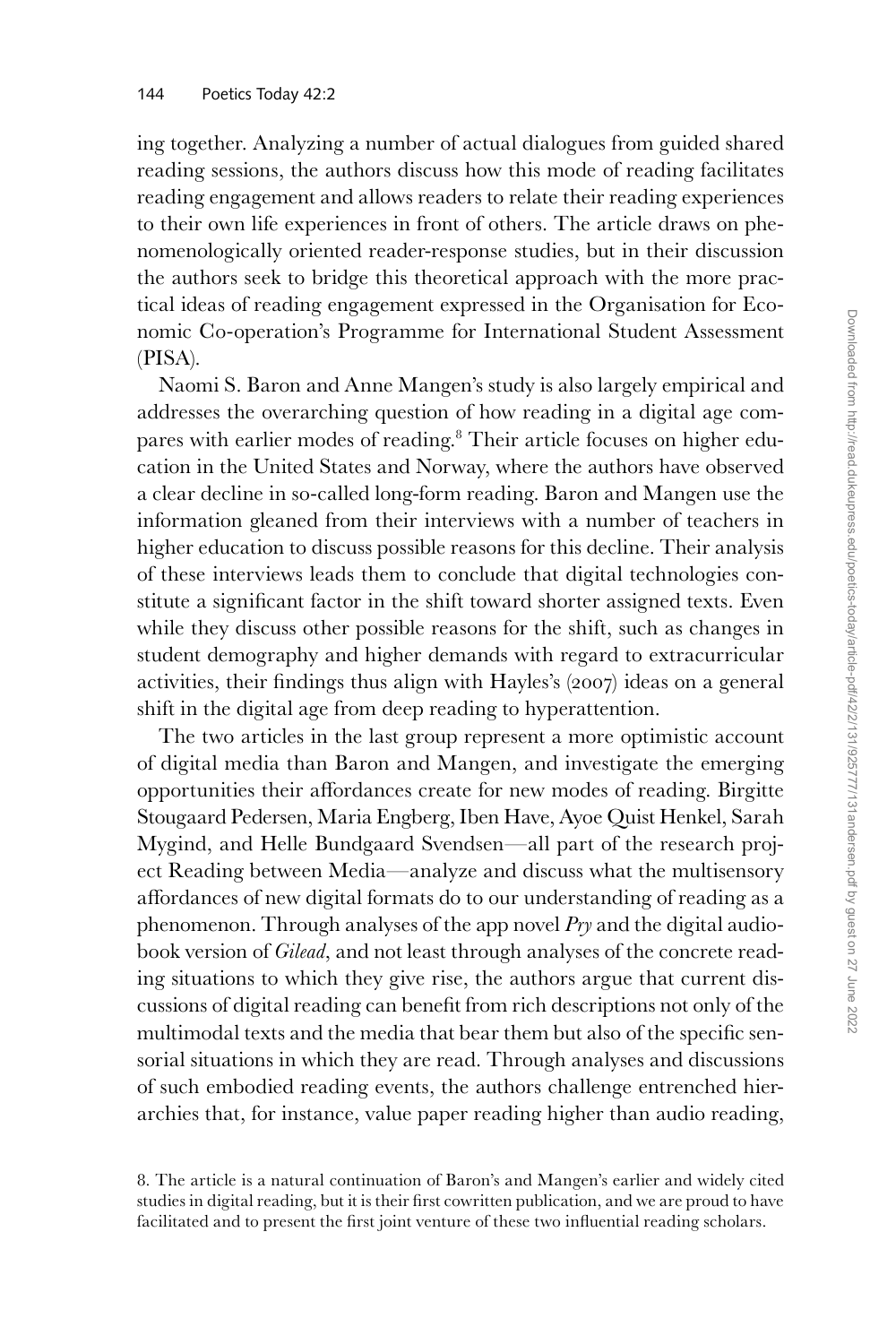and they argue that newer digital formats can be just as suited as printed books for deep reading and immersion.

The final article is Amy Spencer's discussion of ambient reading. Spencer has been a part of the research project Ambient Literature (hosted at Bath Spa University under the direction of Kate Pullinger). The project was practice based and involved the creation of a number of literary works that—as the name implies—use the multimodal affordances of digital media to activate a number of senses. One of these works, *The Cartographer's Dream*, takes the form of an audio walk through London. To progress through the story and release the next chapter, readers have to walk to certain geotagged locations, and the reading of this work thus involves movement, sight, sound, and smell (the stink from the Thames and the delicious smells from a food market). Such reading experiences show that reading is also sometimes done with the feet or the nose, in elaborate interaction with one's physical surroundings. Spencer's article analyzes how these interactions are often uncontrollable and unpredictable, even while they have the potential to create deeply immersive reading experiences. This argument is a fitting characterization of the forms and situations of reading today, and it can also be argued that it is an apt description of reading throughout the ages.

The articles in this special issue do not have a final word to say about reading in a digital age, but we hope they will open a fruitful interdisciplinary discussion that will take important steps toward better understanding what reading today means. We hope our readers enjoy this special issue, whether they access it on a screen or in the printed version, read it deeply in quiet surroundings or skim it in a noisy airport or a rowdy classroom. Such media and situations will undoubtedly result in different modes of reading, but all will still undeniably be reading and, as such, deserve our ongoing attention.

### **References**

- Andersen, Tore Rye. 2015. "Black Box in Flux: Locating the Literary Work between Media." *Northern Lights* 13: 121–36.
- Andersen, Tore Rye. 2017. "Staggered Transmissions: Twitter and the Return of Serialized Literature." *Convergence* 23, no. 1: 34–48.
- Andersen, Tore Rye, and Sara Tanderup Linkis. 2019. "As We Speak: Concurrent Narration and Participation in the Serial Narratives '@I\_Bombadil' and *SKAM*." *Narrative* 27, no. 1: 83–106.
- Ashton, Dan, Gavin James Bower, Steve Hollyman, and Kate Pullinger, eds. 2017. "Writing Digital: Practice, Performance, Theory." Special issue, *Convergence* 23, no. 1.
- Auyoung, Elaine. 2020. "What We Mean by Reading." *New Literary History* 51, no. 1: 93–114. Baron, Naomi S. 2015. *Words Onscreen: The Fate of Reading in a Digital World*. Oxford: Oxford University Press.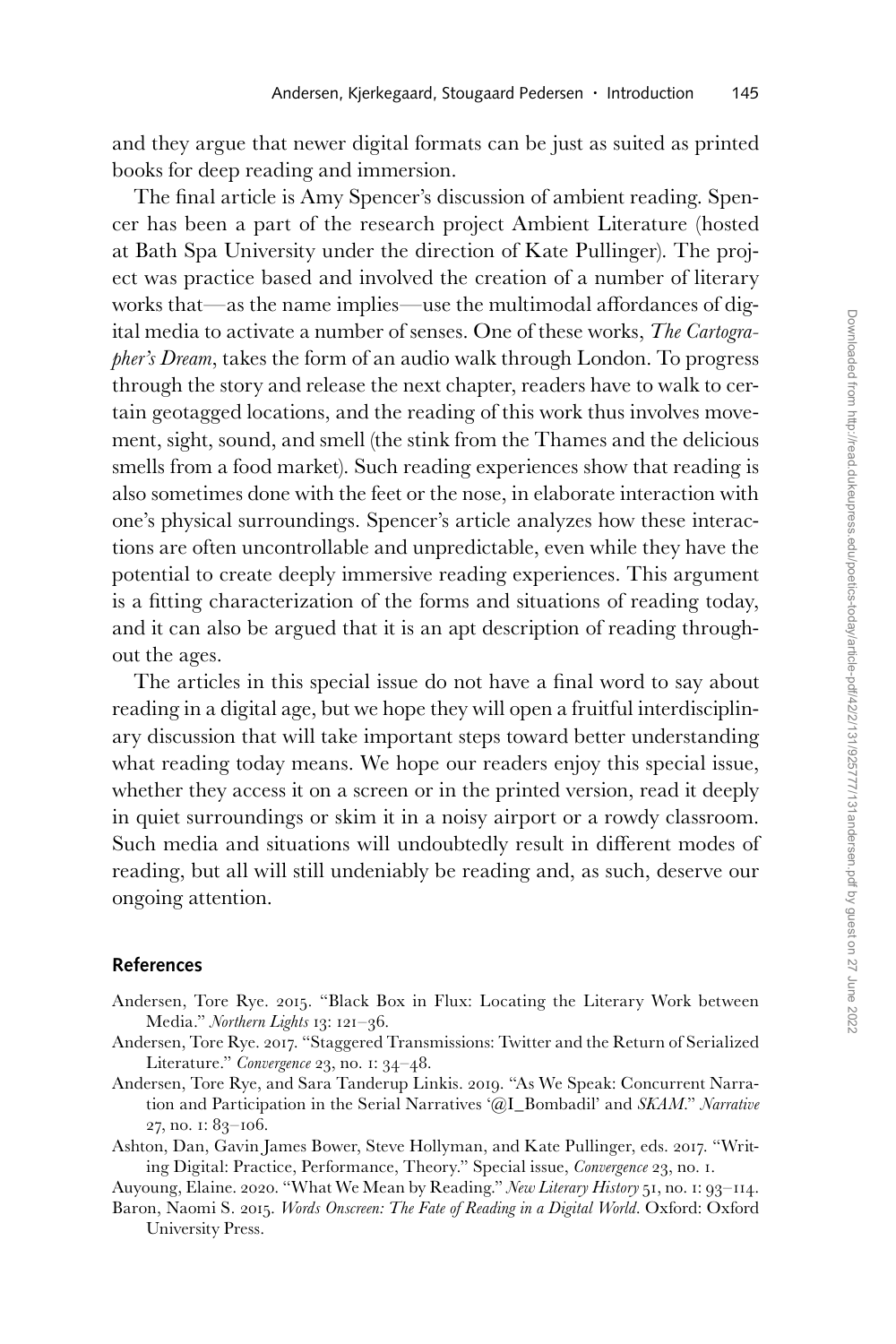- Barthes, Roland. (1967) 2006. "The Death of the Author." In *The Book History Reader*, edited by David Finkelstein and Alistair McCleery, 277–80. London: Routledge.
- Bird, S. Elizabeth. 2011. "Are We All Produsers Now?" *Cultural Studies* 25, no. 4–5: 502–16. Birke, Dorothee. 2016. *Writing the Reader: Configurations of a Cultural Practice in the English Novel*.
- Berlin: De Gruyter. Birkerts, Sven. 1994. *The Gutenberg Elegies: The Fate of Reading in an Electronic Age*. London: Faber and Faber.
- Bryant, John. 2002. *The Fluid Text: A Theory of Revision and Editing for Book and Screen*. Ann Arbor: University of Michigan Press.
- Carpentier, Nico. 2011. "Contextualising Author/Audience Convergences." *Cultural Studies*  25, no. 4–5: 517–33.
- Chartier, Roger. (1992) 2006. "Labourers and Voyagers: From the Text to the Reader." In *The Book History Reader*, edited by David Finkelstein and Alistair McCleery, 87–98. London: Routledge.
- Darnton, Robert. 1990. *The Kiss of Lamourette: Reflections in Cultural History*. New York: Norton.
- Dawson, Paul. 2012. "Real Authors and Real Readers: Omniscient Narration and a Discursive Approach to the Narrative Communication Model." *Journal of Narrative Theory* 42, no. 1: 91–116.
- Duguid, Paul. 1996. "Material Matters: The Past and Futurology of the Book." In *The Future of the Book*, edited by Geoffrey Nunberg, 63–102. Berkeley: University of California Press.
- English, James F. 2010. "Everywhere and Nowhere: The Sociology of Literature after 'the Sociology of Literature.'" *New Literary History* 41, no. 2: v–xxiii.
- Felski, Rita. 2008. *Uses of Literature*. Oxford: Blackwell.
- Felski, Rita. 2015. *The Limits of Critique*. Chicago: University of Chicago Press.
- Finnemann, Niels Ole. 2006. "Coevolution of Old and New Media." In *The Impact of Internet on the Mass Media in Europe—COST A20 International Conference*, edited by Nikos Leandros, 43–55. Bury St. Edmunds, UK: Arima.
- Fish, Stanley. 1980. *Is There a Text in This Class? The Authority of Interpretive Communities*. Cambridge, MA: Harvard University Press.
- Franzen, Jonathan. 1996. "Perchance to Dream: In the Age of Images, a Reason to Write Novels." *Harper's Magazine*, April, 35–54.
- Have, Iben, and Birgitte Stougaard Pedersen. 2016. *Digital Audiobooks: New Media, Users, and Experiences*. New York: Routledge.
- Hayles, N. Katherine. 2002. *Writing Machines*. Cambridge, MA: MIT Press.
- Hayles, N. Katherine. 2007. "Hyper and Deep Attention: The Generational Divide in Cognitive Modes." *Profession*: 187–99. New York: Modern Language Association.
- Henkel, Ayoe Quist. 2017. "Mellemværender. Litteratur for børn og unge midt i en medietid: Intermedialitet, materialitet og litteraturdidaktiske perspektiver." PhD diss., Aarhus University.
- Henkel, Ayoe Quist. 2018. "Exploring the Materiality of Literary Apps for Children." *Children's Literature in Education* 49: 338–52.
- Hjarvard, Stig, and Rasmus Helles, eds. 2015. "Books and Publishing in a Digital Age." Special issue, *Northern Lights* 13.
- Hungerford, Amy. 2016. *Making Literature Now*. Stanford, CA: Stanford University Press.
- Iser, Wolfgang. (1980) 2006. "Interaction between Text and Reader." In *The Book History Reader*, edited by David Finkelstein and Alistair McCleery, 391–96. London: Routledge.
- Jenkins, Henry. 2006. *Convergence Culture: Where Old and New Media Collide*. New York: New York University Press.
- Linkis, Sara Tanderup. 2019. *Memory, Intermediality, and Literature: "Something to Hold On To."* New York: Routledge.